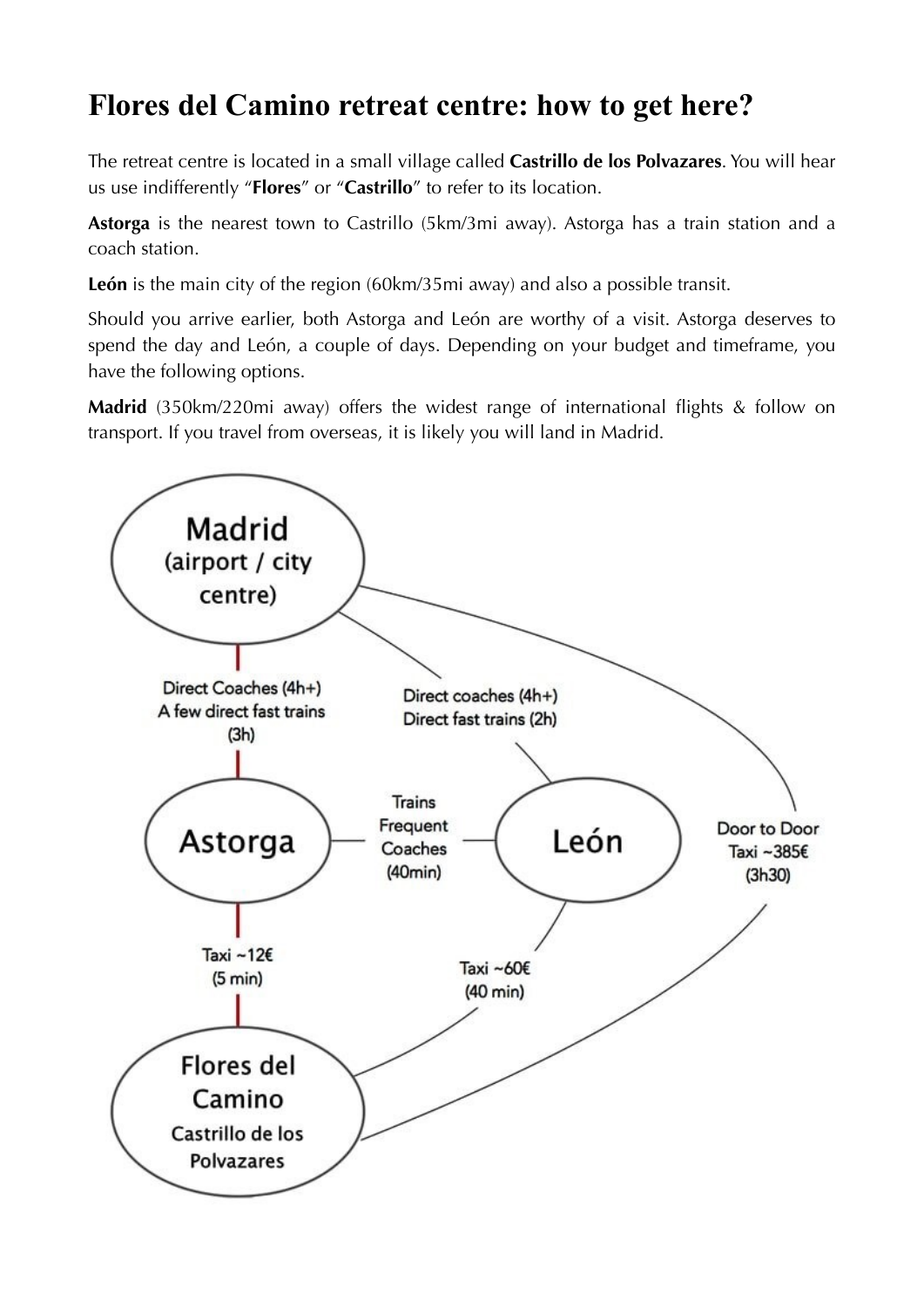# **Between Madrid (airport / city centre) & Flores**

#### **Option 1**: c**oach or train to Astorga**

Could be as cheap as  $40 \epsilon$  (coach / train fare to Astorga+ ~12 $\epsilon$  taxi ride between Astorga & Flores). Some coaches stop in the centre of Madrid (from where you can take a taxi or the underground). Some go all the way to the airport. Door-to-door: could be 5 or 6h.

#### **Option 2**: f**ast train to León with taxi transfers**

There are fairly frequent fast trains between Madrid (Chamartín Station) and León. Door to door: about 4h. Total cost would vary but probably around 120€ per person (taxi between the airport & Madrid train station: fixed fare  $30\epsilon$  + train ticket + taxi from León to Flores: ~60 $\epsilon$ ) Note: you can also use suburban trains or the metro between the airport and the train station in Madrid.

#### **Option 3**: r**enting a car**

It gives you freedom to visit the country before and/or after the retreat. Check through the internet.

#### **Option 4**: d**oor-to-door taxi.**

~385€ and 3h30. Fastest and most comfortable. If you can share the taxi this is great.

### **How to check schedules & make reservations.**

We recommend that you should book trains and/or coaches in advance. They are fairly inexpensive but can get full, especially around holiday periods. Public transport is good and cheap. Roads are reasonably safe and comfortable. Once you are out of Madrid, there is usually no heavy traffic.

Not all Spanish people speak English but many are friendly so do not hesitate to ask for directions.

#### **Trains www.renfe.com**

You can book Spanish trains only about two months in advance. Trains for Astorga or León always leave from Chamartín station in Madrid. See below how to get from Madrid airport to the city centre / train station.

#### **Coaches www.alsa.com**

Coaches from the airport operate from Terminal 4. There is a free shuttle between the airport terminals. Some coaches leave from the city centre. See below how to get from the airport to the city centre / train station.

#### **Between Madrid airport & Madrid city centre / train station**

You do not need to make any reservation. Taxis between the airport & anywhere in the city have a fixed fare of 30 $\epsilon$  (as of early 2020). There is also the cheaper possibility to use the